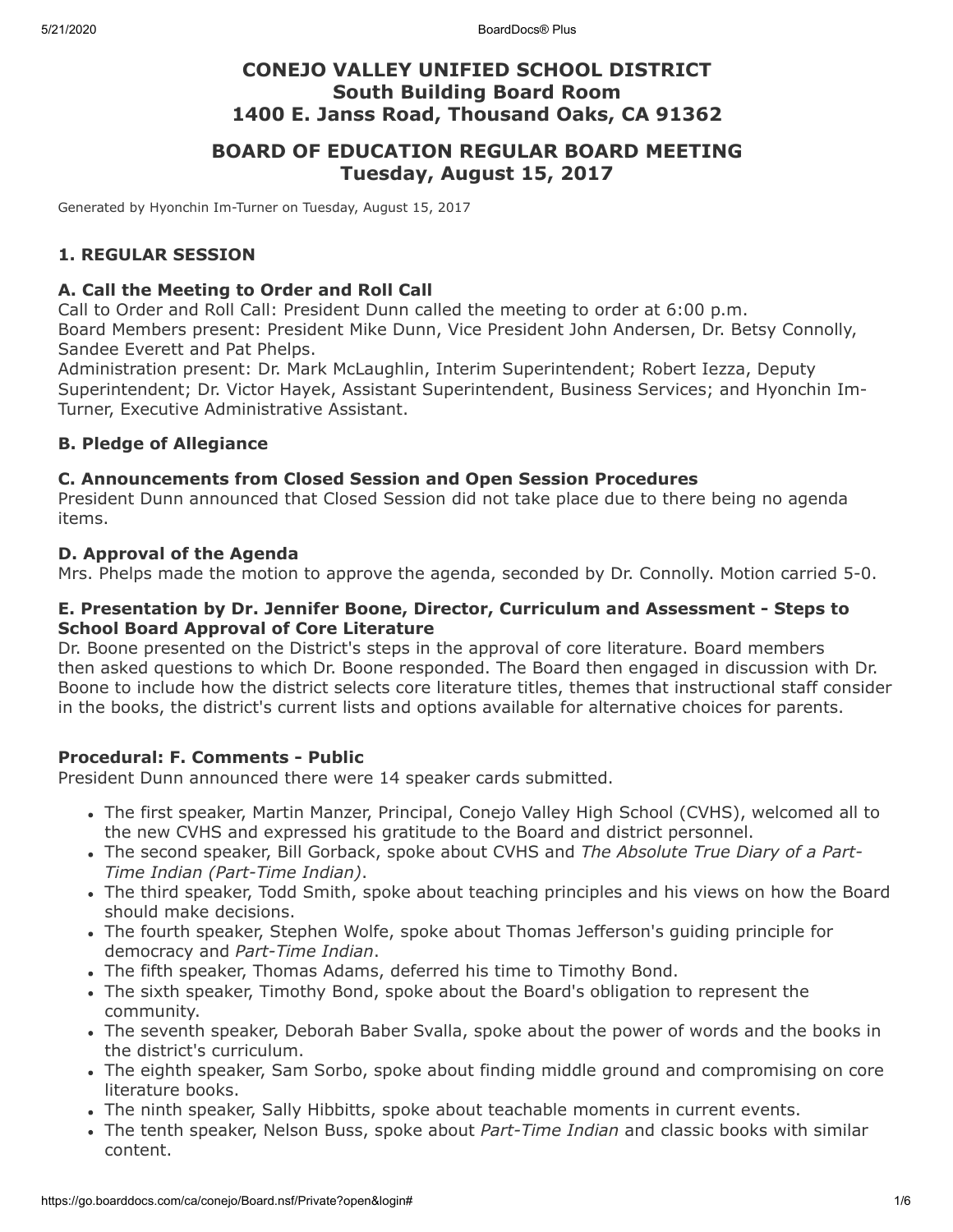- The eleventh speaker, Nick Quidwai, spoke about his suggestions to improve the Board meetings the new Interim Superintendent and suggested meetings be held in the high school auditoriums.
- The twelfth speaker, Angie Simpson, spoke about the need for the district to address racism, bigotry and misogyny and parents' right to opt-out.
- The thirteenth speaker, Shreya Chattopadhuay, spoke about experiences in the classrooms at NPHS and asked the Board to trust the teachers.
- The fourteenth speaker, Dianne Fritsche, spoke about her son's experience and *Part-Time Indian*.
- The fifteenth speaker, Lindsay Filgas, spoke about Part-Time Indian and other books with controversial topics.
- The sixteenth speaker, Nivi Shaham, spoke to contest the Board's censorship of the *Part-Time Indian*.
- The seventeenth speaker, Colleen Delaney, spoke about her son's experience and Part-Time Indian.
- The eighteenth speaker, Cindy Muscatel, spoke about *Part-Time Indian* and the lessons in the book.
- The nineteenth speaker, Lauren Gill, spoke about *Part-Time Indian* and making students college-ready.
- The twentieth speaker, Mandy Jacob, spoke about access to many other books that are not controversial.
- The twenty-first speaker, Rory Smith, spoke about *Part-Time Indian* and its complex themes.
- The twenty-second speaker, Ron Gerber, spoke about his experience with his son in the district.
- The twenty-third speaker, Tony Dolz, spoke about the responsibility of parents in their children's education.
- The twenty-fourth speaker, Alan Munson, spoke about the right for parents to have the option to choose their children's curriculum.

# **G. Comments - Board of Education**

Dr. Connolly spoke about the CVHS renovations and praised and congratulated staff. Mr. Andersen spoke about CVHS and thanked all involved. He then spoke about the CSBA Delegate convention and recommended an approach for a new policy for the district. He then make a formal request for the Board to hold a discussion session to draft a policy on core literature titles. Mrs. Everett thanked and recognized those involved in completing the CVHS relocation project. She then spoke about her participation in the Citizen's Bond Oversight Committee member interviews in recent weeks. Mrs. Phelps thanked and congratulated Mr. Manzer and all involved in the CVHS project. Mr. Dunn spoke about CVHS and his current reading of the biography of Willie Mayes.

## **H. Comments - Superintendent**

Dr. McLaughlin recognized and thank Dr. Boone for her efforts and preparations in the core literature presentation. He then went on to thank staff and district departments for preparing the school sites for the start of the school year. He then went on to make a statement about a recent social media video that surfaced.

# **2. ACTION ITEMS – GENERAL – HUMAN RESOURCES**

## **A. Declaration of Need for Fully Qualified Educators**

Vice President Andersen made motion to approve, seconded by Dr. Connolly. President Dunn asked if there was any discussion, which there was none. Motion carried 5-0.

## **B. Approval of the Amendment to the Azusa Pacific University Student Teacher Program Agreement**

Mrs. Phelps made the motion to approve, seconded by Dr. Connolly. President Dunn asked if there was any discussion and Mrs. Everett commented that this is an excellent program. Motion carried 5- 0.

# **3. ACTION ITEMS – GENERAL – INSTRUCTIONAL SERVICES**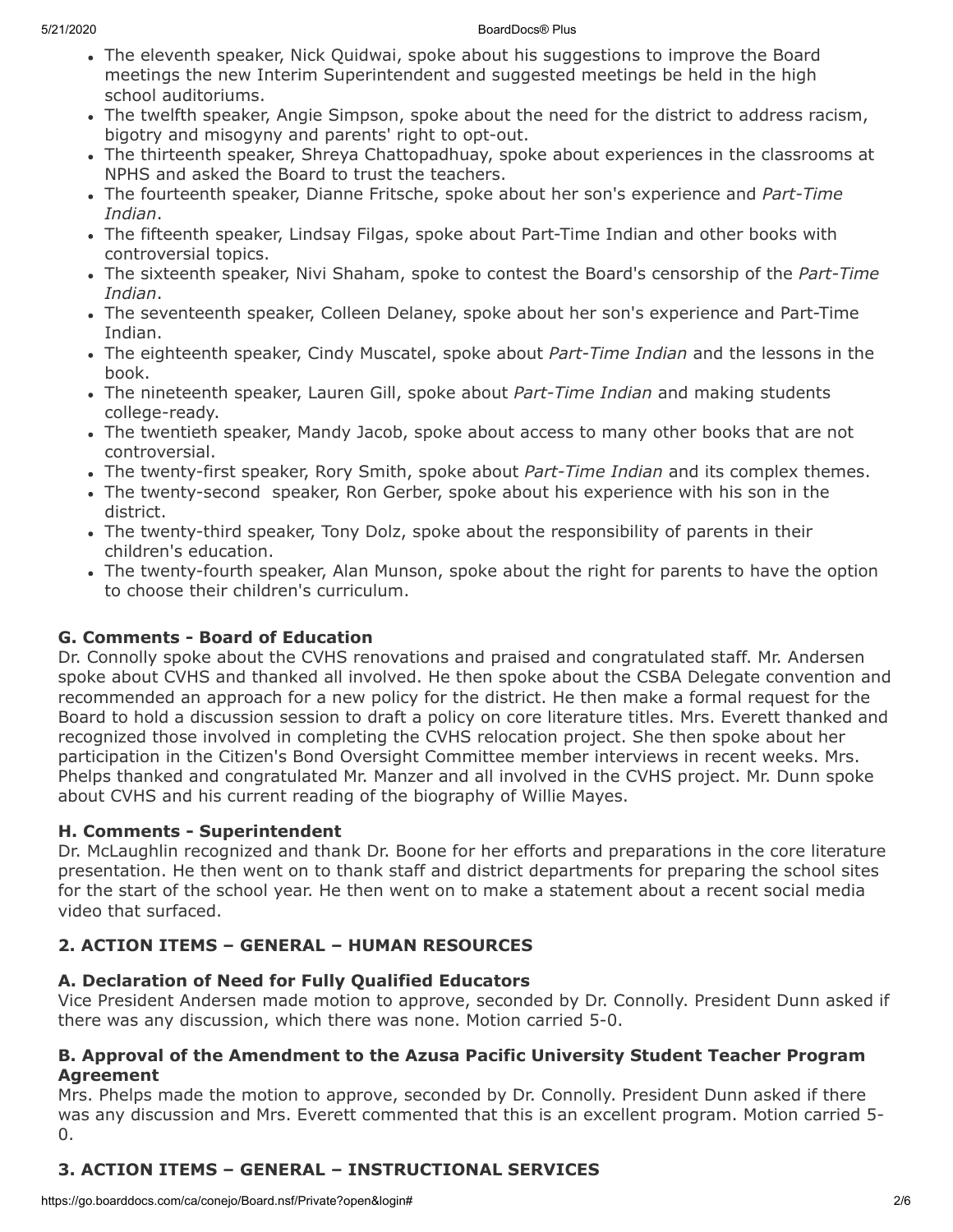## **A. Approval of New Core Literature Titles for English**

Dr. Connolly made the motion to approve, seconded Mrs. Phelps. Vice President Andersen made a motion to approve the two books individually, seconded by Mr.s Everett. President Dunn asked if there was any discussion, which there was none. Mrs. Everett asked questions to which Mr. Iezza responded. Motion carried 3-2 with Dr. Connolly and Mrs. Phelps voting no. Vice President Andersen made motion to approve The Wild Truth as a new core literature title, seconded by Mrs. Everett. The Board went on to discuss how to staff defines what core literature list to which Dr. McLaughlin explained. Motion carried 5-0. Dr. Connolly made motion to approve The Absolute True Diary of a Part-Time Indian for addition to the core literature curriculum list for ninth grade English, seconded by Mrs. Phelps.

President Dunn announced there were 14 speaker cards submitted:

- The first speaker, Bill Hicks, was absent.
- The second speaker, Christy Hodson, asked that literary works be chosen that engage and inspire students.
- The third speaker, Lori Jacobs, spoke in support of both books and shared her experience.
- The fourth speaker, Jennifer Eis, spoke about the Board's role in the core literature approval process and shared her son's experience.
- The fifth speaker, Jon Cummings, spoke about the lessons in and in support of *Part-Time Indian.*
- The sixth speaker, Gina Muscatel, read a statement from an absent community member in support of *Part-Time Indian*.
- The seventh speaker, Megan Hibbitts, yielded her time to Sally Hibbitts.
- The eight speaker, Sally Hibbitts, spoke in favor of *Part-Time Indian* and trusting the district experts.
- The ninth speaker, Bonnie Shubb, spoke about the Ventura County Civil Alliance State of the Region report and trusting the district experts.
- The tenth speaker, Joanna Burns, spoke about her experiences teaching the lessons of several books and not focusing on graphic content.
- The eleventh speaker, Mary Anne Von Ziel, spoke about her concerns with parents choosing what their children learn about based on values.
- The twelfth speaker, Janie Ahlberg, read a letter from the American Library Association to the Board in support of intellectual freedom.
- The thirteenth speaker, Nick Quidwai, questioned approving a book that will get many parents upset and noted many other books available to choose from.
- The fourteenth speaker, Silas Neshwai, asked the district to be transparent with all information regarding this topic.

The Board went on to hold a discussion to include policies, vetting processes, Lexile categories, parental rights and inquired further on the approval process to which the executive administration responded. At 10:21 p.m., Vice President Andersen made a motion to extend the meeting to 10:45 pm, seconded by Dr. Connolly. President Dunn asked if there was any discussion, which there was none. Motion carried 5-0. Further discussion took place amongst the Board on the motion on the floor, which was to approve or disapprove *Part-Time Indian.* Motion carried 4-1 with Mr. Dunn voting no.

## **4. ACTION ITEMS – GENERAL – BUSINESS SERVICES**

## **A. Approval of New Board Policy 3470 - Debt Issuance and Management**

Mrs. Phelps made the motion to approve, seconded by Dr. Connolly. President Dunn asked if there was any discussion, which there was none. Motion carried 5-0.

## **5. ACTION ITEMS – CONSENT**

## **A. Approval of Minutes - June 20, 2017**

## **B. Approval of Minutes - June 27, 2017**

https://go.boarddocs.com/ca/conejo/Board.nsf/Private?open&login# 3/6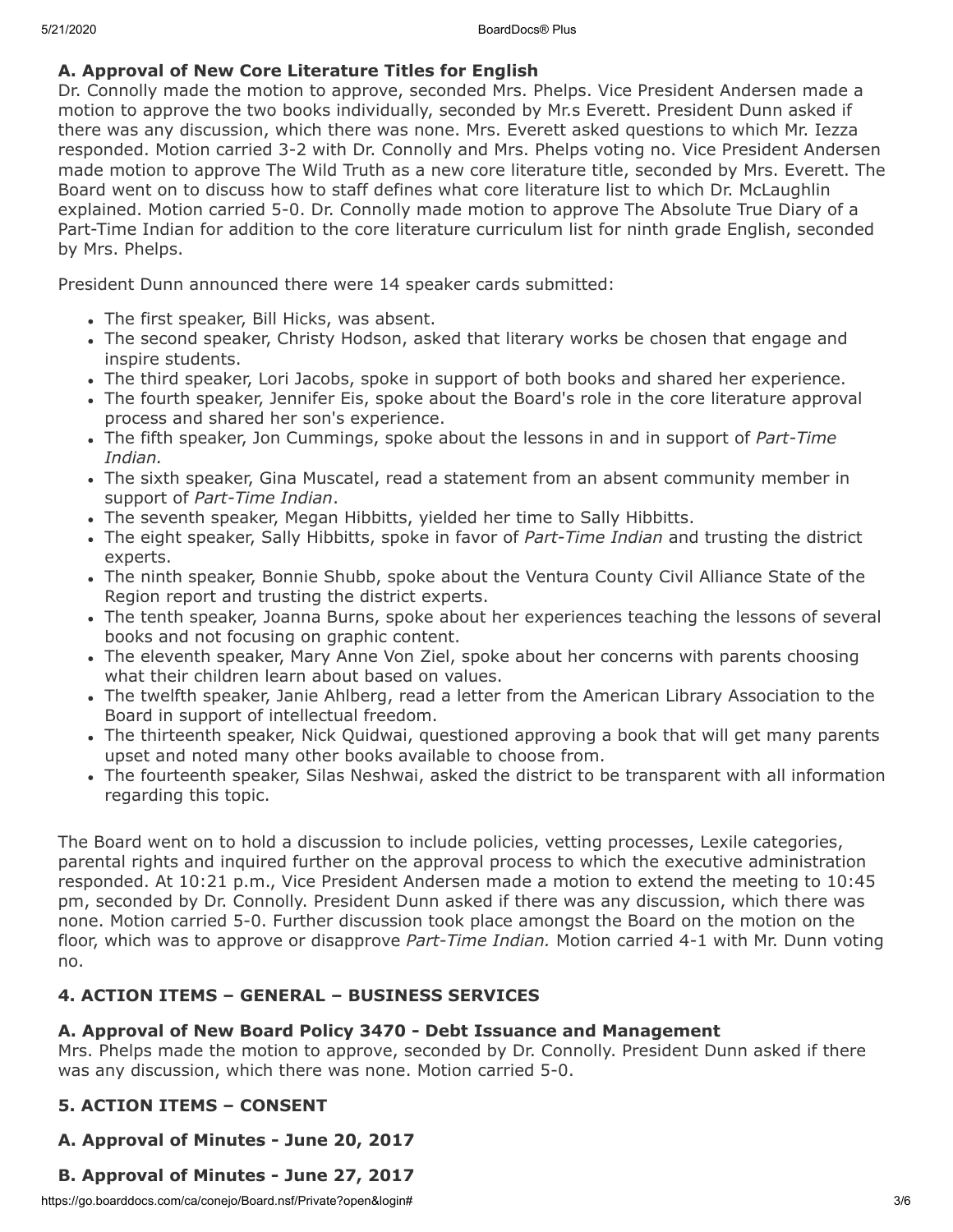**C. Approval of Minutes - July 25, 2017**

**D. Personnel Assignment Orders**

**E. Overnight Trip Request - Sycamore Canyon 7th Grade Outdoor Leadership**

**F. Overnight Trip Request - Westlake High School Jazz Band**

**G. Overnight Trip Request - Westlake High School Regiment Marching Band**

**H. Boat Trip Request - Newbury Park High School Geologic Information Systems (GIS) Field Trip to Santa Cruz Island**

**I. Overnight Trip Request - Westlake High School Wind Ensemble/Wind Symphony**

**J. Approval of Addendums to Board Policy 3551 and Administrative Regulation 3551 - Food Service Operations/Cafeteria Fund**

**K. Approval of Application to Receive Mandate Block Grant Funding for Fiscal Year 2017/2018**

**L. Approval of Agreement with EdFiles for Scanning Software and Inactive Files Scanning Services**

**M. Approval of Revolving Cash Funds for 2017/2018.**

**N. Approval of Addendum to Annual Signature Authorization for 2017/2018**

**O. Approval of Quarterly Report on Williams Uniform Complaints**

**P. MEASURE I and Proposition 39: Approval of Change Order #2 – Energy Efficiency – Various Sites – McKinstry Essention, LLC.**

**Q. MEASURE I: Approval of Notice of Completion – Storm and Slope Drainage Renovations – Ladera Elementary School - Ardalan Construction Company, Inc.**

**R. MEASURE I and Proposition 39: Approval of Notice of Completion – Energy Efficiency – Various Sites – McKinstry Essention, LLC.**

**S. MEASURE I: Approval of Notice of Completion – Epoxy Flooring – Thousand Oaks High School – Ray-Mac Painting, Inc.**

**T. MEASURE I: Approval of Notice of Completion – Flooring – Banyan Elementary School – Reliable Floor Covering, Inc.**

**U. MEASURE I: Approval of Notice of Completion – Flooring – Horizon Hills – Reliable Floor Covering, Inc.**

**V. MEASURE I: Approval of Notice of Completion – Tenant Improvements – Conejo Valley High School – Thomas Schwab Corporation**

**W. Approval of Notice of Completion – Interior Painting – Conejo Valley Unified School District Offices and Horizon Hills – Ardalan Construction Company, Inc.**

**X. Approval of Notice of Completion – Flooring – Aspen Elementary School – Reliable Floor Covering, Inc.**

**Y. Approval of Notice of Completion – Flooring – Conejo Elementary School – Reliable Floor Covering, Inc.**

**Z. Approval of Award of Contracts - Under the Guidelines of California Uniform Public Construction Cost Accounting Act (CUPCCAA)**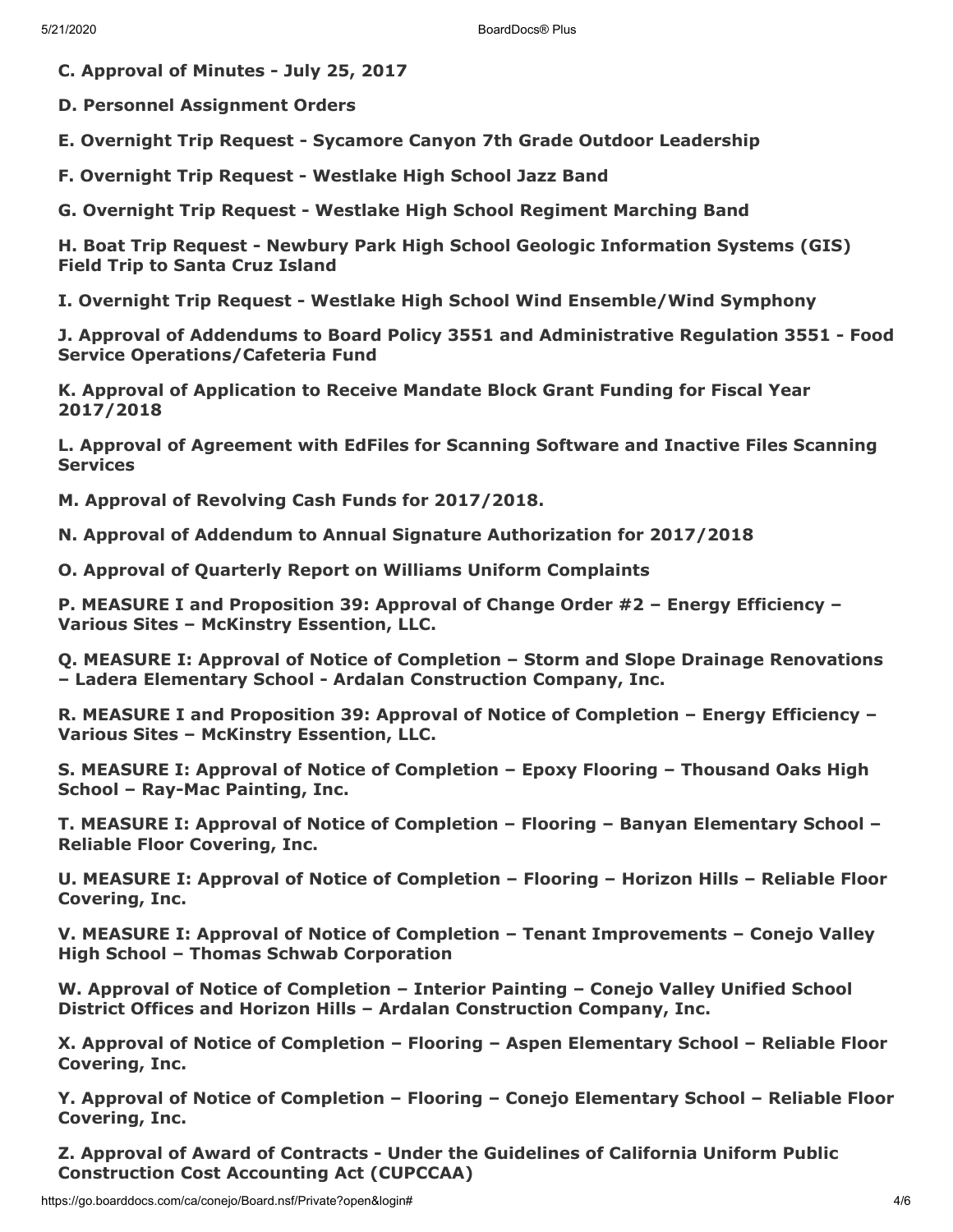## **AA. Approval of Purchase Order Report #926**

Mrs. Phelps made the motion to approve, seconded by Dr. Connolly. President Dunn asked if there was any discussion, which there was none. Motion carried 5-0.

## **6. INFORMATION/DISCUSSION ITEMS – GENERAL – HUMAN RESOURCES**

# **A. Approval of Agreement Between the Conejo Valley Unified School District and California State University, Northridge - Psychology and Counseling Program**

President Dunn asked if there was any discussion, which there was none.

## **7. INFORMATION/DISCUSSION ITEMS – GENERAL – INSTRUCTIONAL SERVICES**

#### **A. Approval of Amendments to Board Policy and Administrative Regulation 1312.3 - Uniform Complaint Procedures**

President Dunn asked if there was any discussion, which there was none.

### **B. Approval of Replacements of Board Policy and Administrative Regulation 6142.7 - Physical Education**

President Dunn asked if there was any discussion, which there was none.

#### **C. Approval of Replacement of Board Policy 6142.93 - Science Instruction**

President Dunn asked if there was any discussion. Mrs. Everett requested information on the adoption of the state of California's Next Generation Science Standards, the district's science curriculum framework and asked if any changes made to this policy are required by law to which Mr. Iezza responded.

#### **D. Approval of Replacements of Board Policy and Administrative Regulation 6174 - Education for English Learners**

President Dunn asked if there was any discussion, which there was none.

#### **E. Schoolwide Program Waiver at Ladera Elementary School**

President Dunn asked if there was any discussion, which there was none.

## **8. INFORMATION/DISCUSSION ITEMS – GENERAL – BUSINESS SERVICES**

#### **A. Approval of Amendment to Board Policy 3550 and Administrative Regulation 3550 - Food Service/Child Nutrition Program**

President Dunn asked if there was any discussion. Vice President Andersen inquired about competitive sales and club-provided lunches to which Dr. Hayek and Virginia Beck responded.

#### **B. Approval of Amendment to Board Policy 7214 - General Obligation Funds**

President Dunn asked if there was any discussion, which there was none.

#### **C. Conejo Valley High School and District Office Relocation Projects**

President Dunn asked if there was any discussion, which there was none. Dr. Hayek commented all is on schedule.

## **9. ADJOURNMENT**

#### **A. Adjournment**

President Dunn adjourned the meeting at 10:36 p.m.

#### **The next regularly scheduled Board meeting will be Tuesday, September 5, 2017, 5:00 p.m. Closed Session, and 6:00 p.m. Open Session** at the CVUSD Board Room located inside Conejo Valley High School at 1400 E. Janss Road, Thousand Oaks.

Date: August 15, 2017 \_\_\_\_\_\_\_\_\_\_\_\_\_\_\_\_\_\_\_\_\_\_\_\_\_\_\_\_\_\_\_\_\_\_\_ Clerk